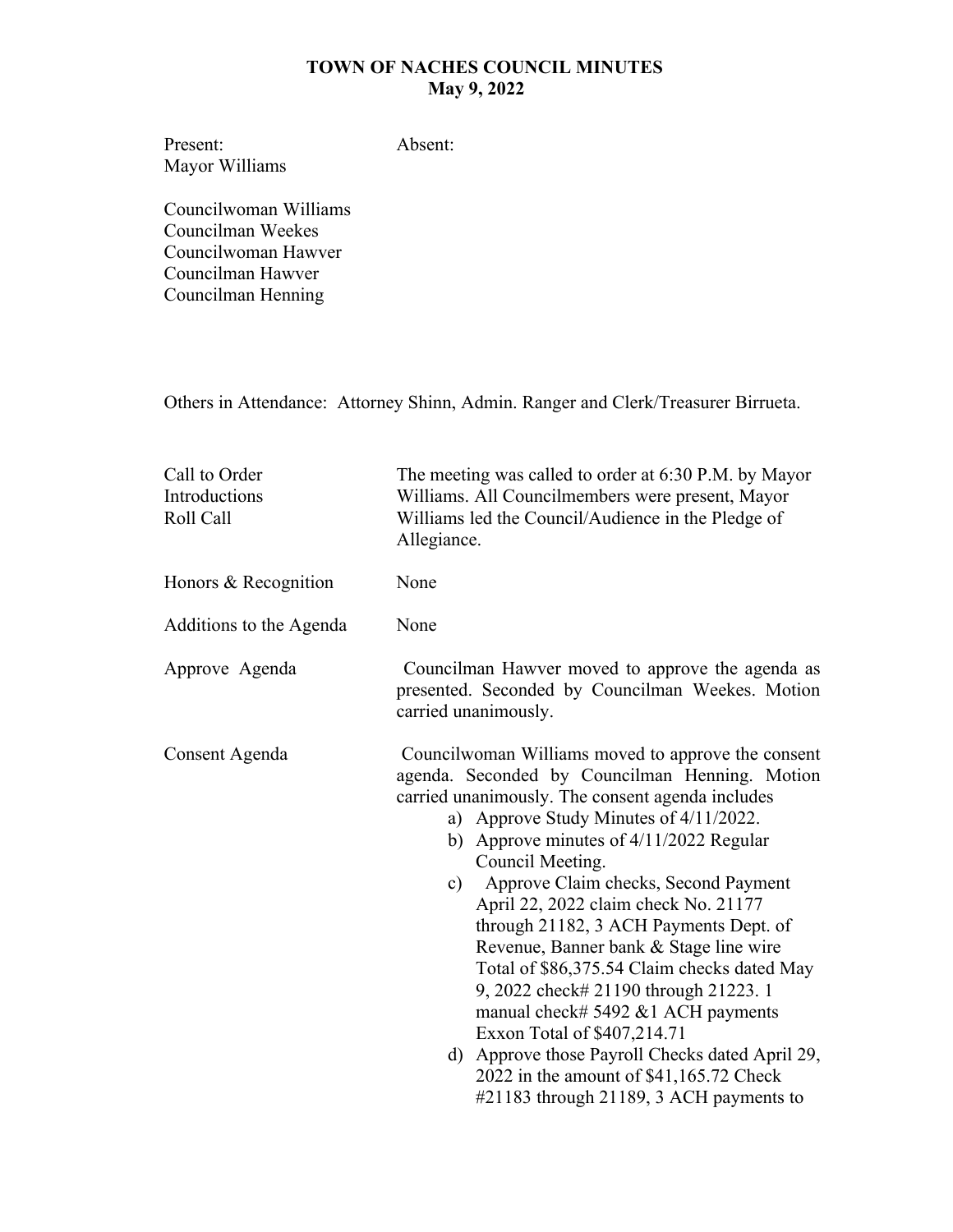Aflac, DRS, IRS.

#### **REPORTS/ANNOUNCEMENTS**

| <b>Planning Commission</b>                | None                                                                                                                                                                                                                                                                                                                                                                                                |
|-------------------------------------------|-----------------------------------------------------------------------------------------------------------------------------------------------------------------------------------------------------------------------------------------------------------------------------------------------------------------------------------------------------------------------------------------------------|
| Sheriff's Report/                         | Lt. Hendrickson didn't attend the meeting the report<br>shows 28 calls for the month of April.                                                                                                                                                                                                                                                                                                      |
| <b>YVCOG</b>                              | Mayor Williams reported that the next meeting is May<br>18, 2022.                                                                                                                                                                                                                                                                                                                                   |
| Lion's Club                               | Lesley Downing with the Naches Lions club spoke<br>regarding the future community events sponsored by the<br>Lions club coming in September 2022 Sportsman's<br>Days. October fall decorations around town. October 31,<br>2022 Halloween day serving hot cocoa and hot dogs are<br>the band stand, hanging bowls with or without lights.<br>They are hoping to help for the night in Naches event. |
| <b>Naches Depot Advisory</b><br>Committee | None                                                                                                                                                                                                                                                                                                                                                                                                |
| Addition to the Agenda                    | None                                                                                                                                                                                                                                                                                                                                                                                                |
| <b>Public Hearing</b>                     | None                                                                                                                                                                                                                                                                                                                                                                                                |
| Presentation                              | None                                                                                                                                                                                                                                                                                                                                                                                                |
|                                           |                                                                                                                                                                                                                                                                                                                                                                                                     |
| <b>Unfished Business</b>                  | a) Wastewater<br>Treatment<br>Plant<br>Improvements: No further discussion was<br>desired by Council.                                                                                                                                                                                                                                                                                               |
|                                           | b) Mobility Grant Application (DOT) Park<br>& Ride. No further discussion was                                                                                                                                                                                                                                                                                                                       |
|                                           | desired by Council.<br>c) Urban Growth Boundary Request to<br>Yakima County. Staff is working on                                                                                                                                                                                                                                                                                                    |
|                                           | submitting a revised request.<br>d) Capital Budget Request: No further<br>discussion was desired by Council.                                                                                                                                                                                                                                                                                        |
|                                           | e) USDA Rural Development Grant/Loan<br>for Phase II of the Wastewater Treatment                                                                                                                                                                                                                                                                                                                    |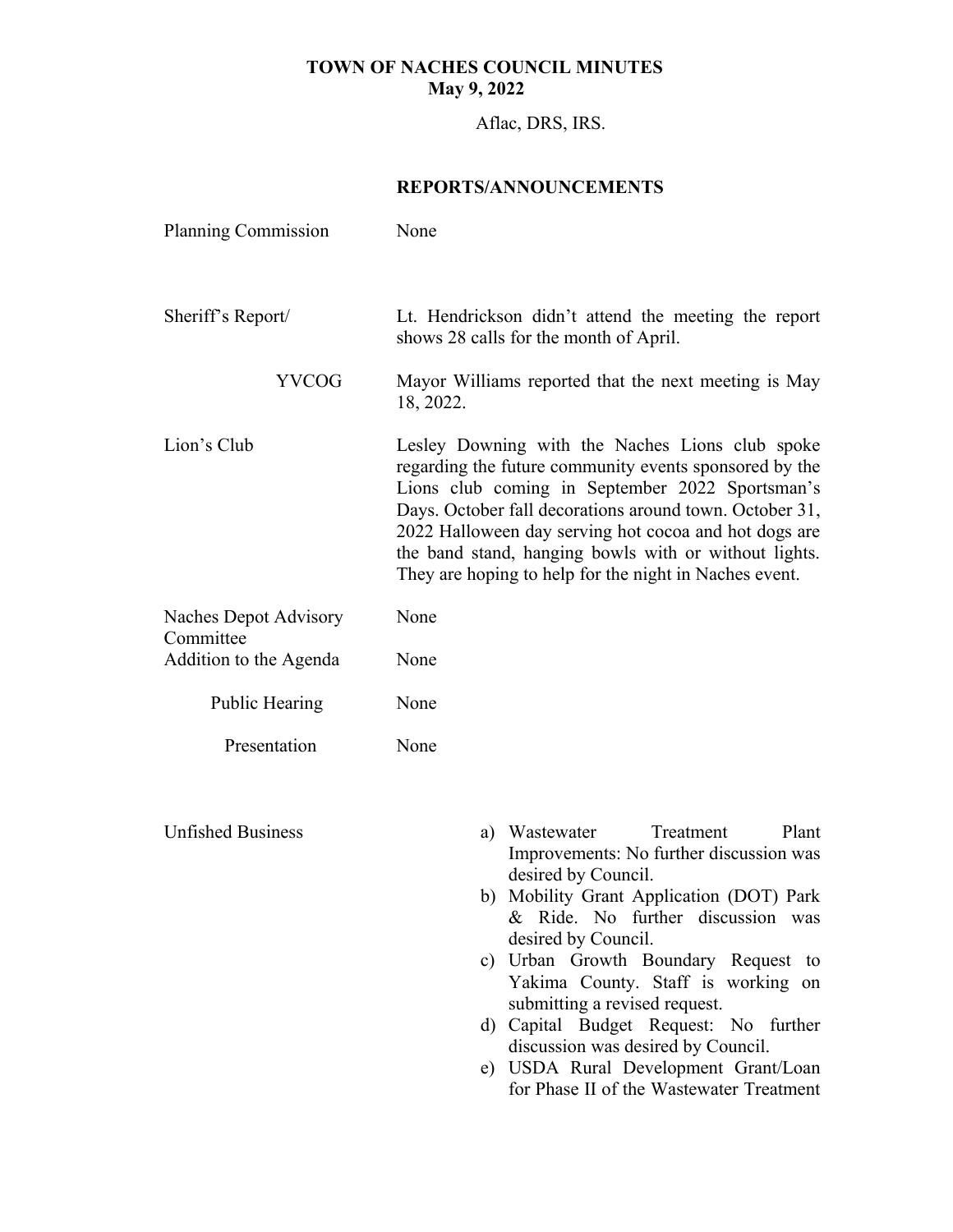Plant. No further discussion was desired.

- f) Yakima County Fire District No. 3: Staff sent a letter
- g) Art Deco building and Christmas lights? No further discussion.
- h) Capital Budget request for the hydraulic stage for the Naches Event Center: no further discussion was desired by Council.

a) Mayor Pro Tem: Councilman Weekes voiced that he wants to be the Mayor Pro Tem. Councilwoman Hawver moved to nominate Councilman Weekes to be Mayor Pro Tem. Seconded by Councilman Hawver. Motion carried unanimously.

- b) Progress estimate No. 12 for work performed by Pacific Civil & Infrastructure, Inc., through April 30, 2022 the amount due the contractor of \$94,595.20 is net after retainage per contract documents. Councilwoman Hawver moved to approve progress estimate No. 12 in the amount of \$94,595.20. Seconded by Councilman Weekes. Motion carried unanimously.
- c) Progress estimate No. 2 for work performed by American Rock Products, through April 25, 2022 the amount due the contractor of \$62,305.70 is net after retainage, per contract documents. Councilwoman Williams moved to approve progress estimate no. 2 in the amount of \$62,305.70. Seconded by Councilman Henning. Motion carried unanimously.
- d) Forster Garvey engagement letter for bond counsel services regarding revenue bond and note financing.

a) Proposed Resolution No. 2022-2: A resolution of the Town of Naches, Washington, authorizing the Mayor to sign an engagement letter on behalf of the Town of Naches with the Law Firm of Foster Garvey P.C., engaging such law firm to provide bond counsel services relative to the Town's Wastewater Treatment Plant Improvements Project Phase 2. Councilman Henning moved to approve resolution 2022-2.

New Business

Resolutions & Ordinance